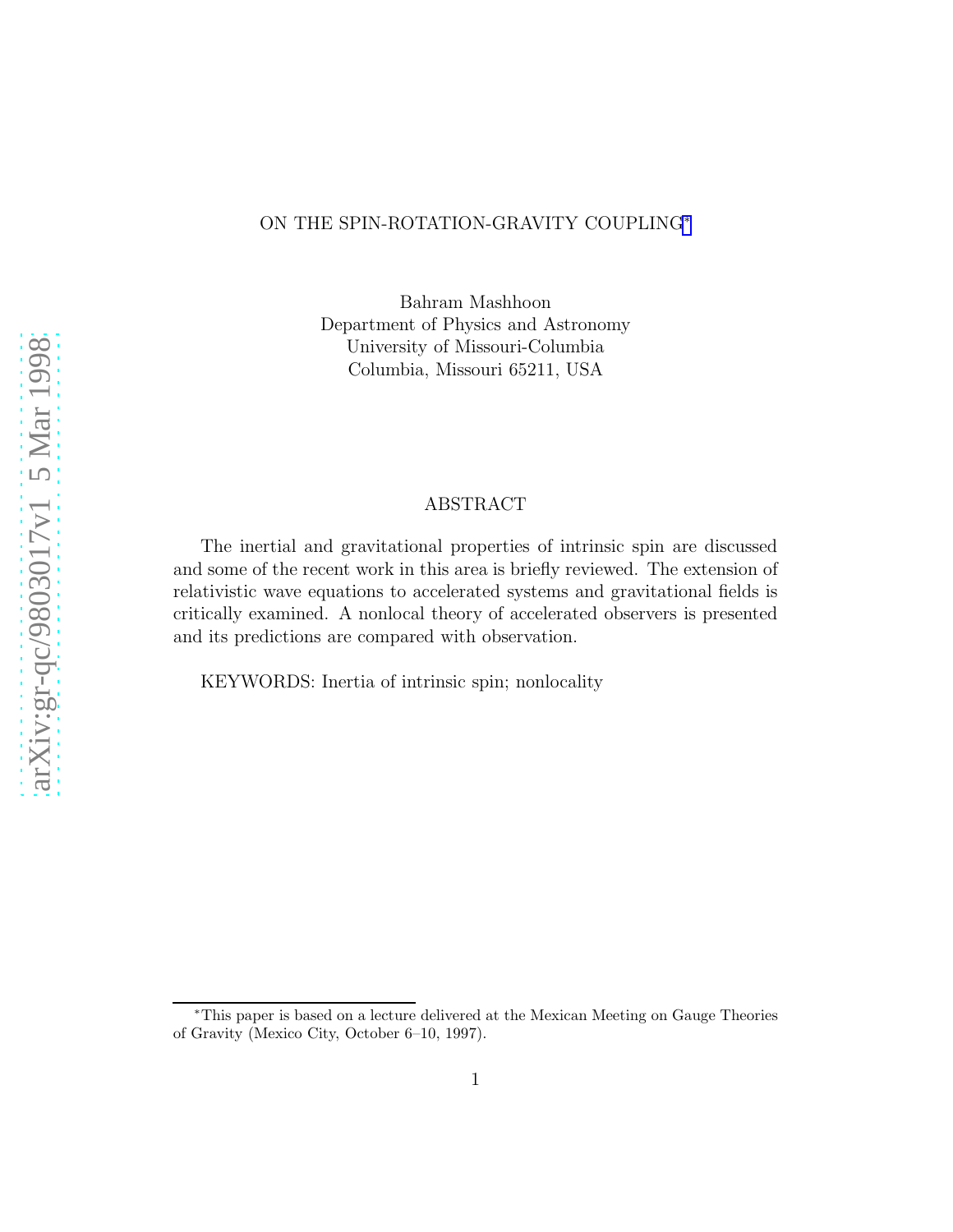The inertial and gravitational couplings of intrinsic spin have recently received attention as experimental evidence for spin-rotation coupling has become available. Friedrich W. Hehl has made significant contributions to this important topic and it is therefore a great pleasure for me to dedicate this paper to him on the occasion of his sixtieth birthday.

#### 1. INTRODUCTION

The spin-rotation-gravity coupling has appeared in the work of many authors who have been mainly interested in the study of wave equations in accelerated systems and gravitational fields [1]. Indeed, the coupling under consideration here directly involves wave effects that pertain to the physical foundations of general relativity. Classically, motion occurs via particles as well as electromagnetic waves. The basic geometric structure of Einstein's theory of gravitation accords a special status to the motion of classical test particles and null rays, since these idealized physical systems follow geodesic paths that are intrinsic to the geometry of the spacetime manifold [2]. In contrast, the motion of a wave packet in general relativity does not pertain to intrinsic geometric properties of the spacetime. Can one provide a purely geometric description of *diffraction* phenomena, for instance? To illustrate the problem, let us consider the following thought experiment: Imagine a ray of light that has frequency  $\omega$  according to observer O and the class of observers boosted with respect to *O* at the same event along the direction of propagation of the ray. The frequency measured by any such observer is  $\omega' = \gamma \omega (1 - \beta)$  in accordance with the Doppler effect. It follows that the wavelength of the radiation can become extremely large or extremely small according to the boosted observers; however, the respective limiting values of infinity and zero are excluded since  $|\beta|$  < 1. On the other hand, it can be shown that the effective radius of curvature of spacetime as measured by the boosted observers is generally Lorentz contracted [3]. According to all observers, however, the worldline of the ray is a null geodesic even when the measured wavelength far exceeds the measured radius of curvature. The only physical conclusion that one can draw from this analysis is that the wavelength of the radiation must be zero for all observers in order that the complete absence of diffraction can be satisfactorily explained. Thus null geodesics would carry infinite energy in the quantum theory; hence, the standard axiomatic formulations of general relativity in terms of clocks and light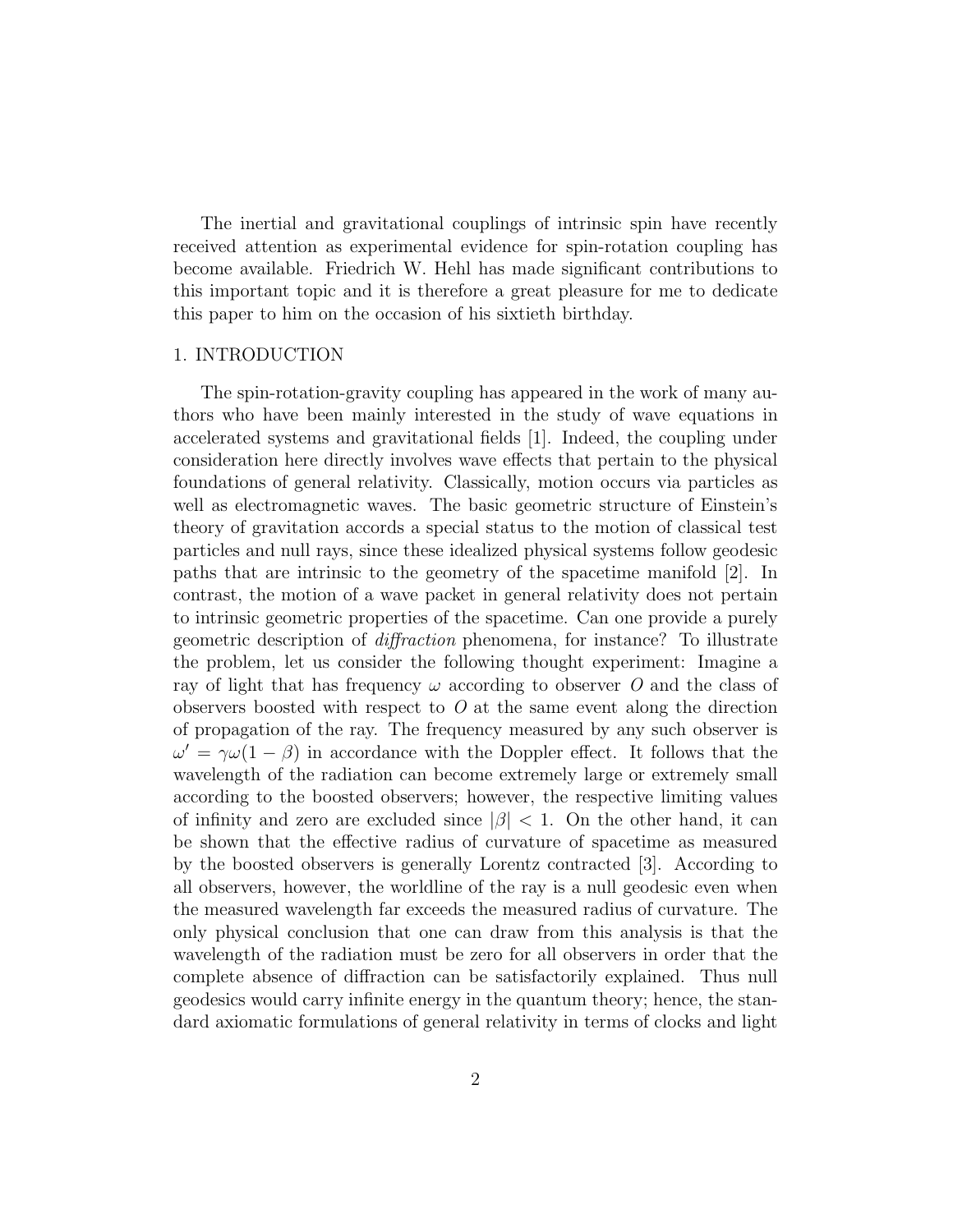rays are physically unrealistic.

Einstein formulated general relativity as a theory of pointlike coincidences [2]; therefore, the theory is most consistent when wave phenomena, which generally require extended intervals of space and time for their characterization, are treated in the eikonal limit. In general, wave phenomena in a gravitational field depend upon the observer; moreover, a completely covariant analysis is not possible since an observer can set up an admissible coordinate system in its neighborhood only within a spatial region of radius  $R \ll \mathcal{L}$ , where  $\mathcal{L}$  is an acceleration length, and only wavelengths  $\lambda < R$  can then be determined by the observer.

Consider, for the sake of simplicity and the exclusion of matter-related effects, the scattering of electromagnetic radiation from a black hole in terms of the standard set of inertial observers in the asymptotically flat region of the spacetime. It turns out that for a Schwarzschild black hole the amplitudes for the scattering of right circularly polarized (RCP) and left circularly polarized (LCP) waves are equal and hence the spherical symmetry of this field preserves the polarization of the incident radiation in the scattered waves. However, for a Kerr black hole RCP and LCP radiations are scattered differently. This can be traced back to the influence of a gravitational coupling between the intrinsic spin of the radiation field and the rotation of the source. In this way, the deflection of the radiation by a rotating mass becomes polarization dependent [4]. Imagine a rotating body with mass  $M$  and angular momentum  $J = J\hat{z}$  with its center of mass at the origin of coordinates and a beam of radiation propagating above the body nearly parallel to the x-axis with impact parameter  $D$ . The Einstein deflection angle for the beam is  $\Delta = 4GM/c^2D$ ; however, RCP radiation is essentially deflected by an angle  $\Delta - \delta$  and LCP radiation by  $\Delta + \delta$ , where  $\delta = 4\lambda GJ/c^3D^3$ . In the JWKB limit,  $\delta \rightarrow 0$  and the principle of equivalence is recovered. The differential deflection of polarized radiation is very small; e.g., it is of order one milliarcsecond for radio waves with  $\lambda \sim 1$  cm passing just over the poles of a rapidly rotating neutron star. Upper limits on the deviation from the principle of equivalence for polarized radio waves deflected by the Sun have been placed by Harwit *et al*. [5]. Astrophysical implications of this effect have been considered by a number of authors [6]; in particular, it may become interesting in connection with microlensing with polarized radiation [7].

The differential deflection of polarized radiation is a consequence of the coupling of photon helicity with the gravitomagnetic field of a rotating mass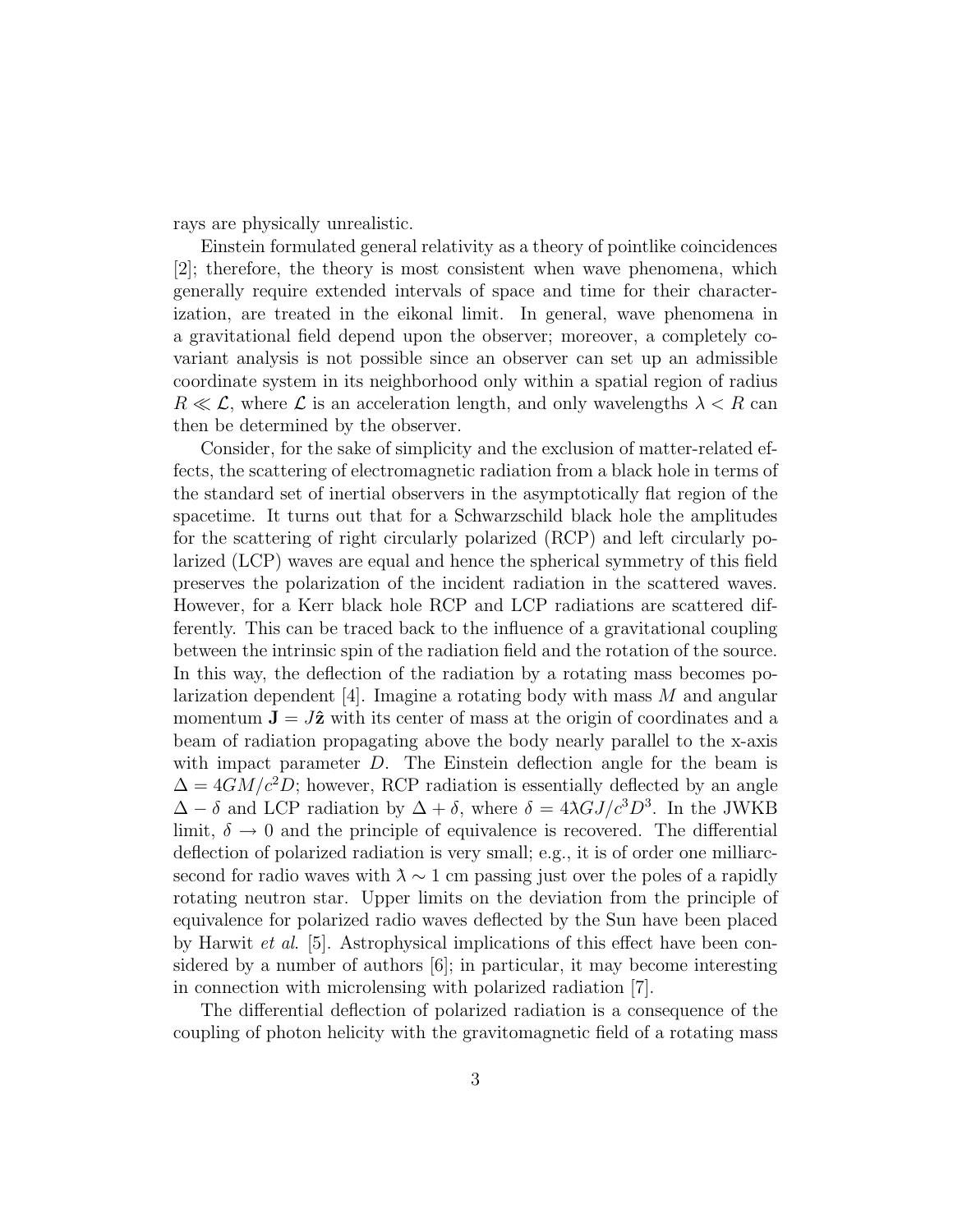$\mathbf{B}_q = c\mathbf{\Omega}_P$ , where

$$
\Omega_P = \frac{GJ}{c^2 r^3} \left[ 3(\hat{\mathbf{J}} \cdot \hat{\mathbf{r}}) \hat{\mathbf{r}} - \hat{\mathbf{J}} \right]
$$
 (1)

is the precession frequency of a free test gyroscope at position r. According to the gravitational Larmor theorem [4], a gravitomagnetic field can be locally replaced by a frame rotating at frequency  $\Omega_L = -\Omega_P$ . It follows that similar spin-rotation coupling effects are expected in a rotating frame of reference. This may be illustrated with a thought experiment: Consider an inertial reference frame  $S$  and an observer rotating in the positive sense about the direction of propagation of a plane monochromatic electromagnetic wave of frequency  $\omega$ . We are interested in the frequency of the radiation as measured by the rotating observer. Special relativity is based on Poincaré invariance and the *hypothesis of locality*. The latter states that an accelerated observer in Minkowski spacetime is at each event equivalent to a momentarily comoving inertial observer. Thus the rotating observer is instantaneously inertial and the transformation between this local inertial frame  $S'$  and  $S$ results in the transverse Doppler formula,  $\omega' = \gamma \omega$ , for the frequency of the radiation. On the other hand, the observer needs to measure at least several oscillations of the wave before an estimate for  $\omega'$  could be computed from the data. It follows from this line of argument that the transverse Doppler formula must be valid in the eikonal limit. It is more reasonable to assume that the hypothesis of locality applies to the field at each event; then,

$$
F_{(\alpha)(\beta)}(\tau) = F_{\mu\nu} \lambda^{\mu}_{(\alpha)} \lambda^{\nu}_{(\beta)} \quad , \tag{2}
$$

which is the projection of the Faraday tensor on the tetrad frame of the observer, is Fourier analyzed over the proper time  $\tau$  of the accelerated observer to determine its frequency content. This is the extended hypothesis of locality for wave phenomena and provides the physical basis for the extension of relativistic wave equations to accelerated frames and gravitational fields ("minimal coupling"). For the thought experiment under consideration, we find in this way that  $\omega' = \gamma(\omega \mp \Omega)$ , where the upper (lower) sign refers to RCP (LCP) incident radiation. This result has a simple physical interpretation: The electric and magnetic fields rotate in the positive sense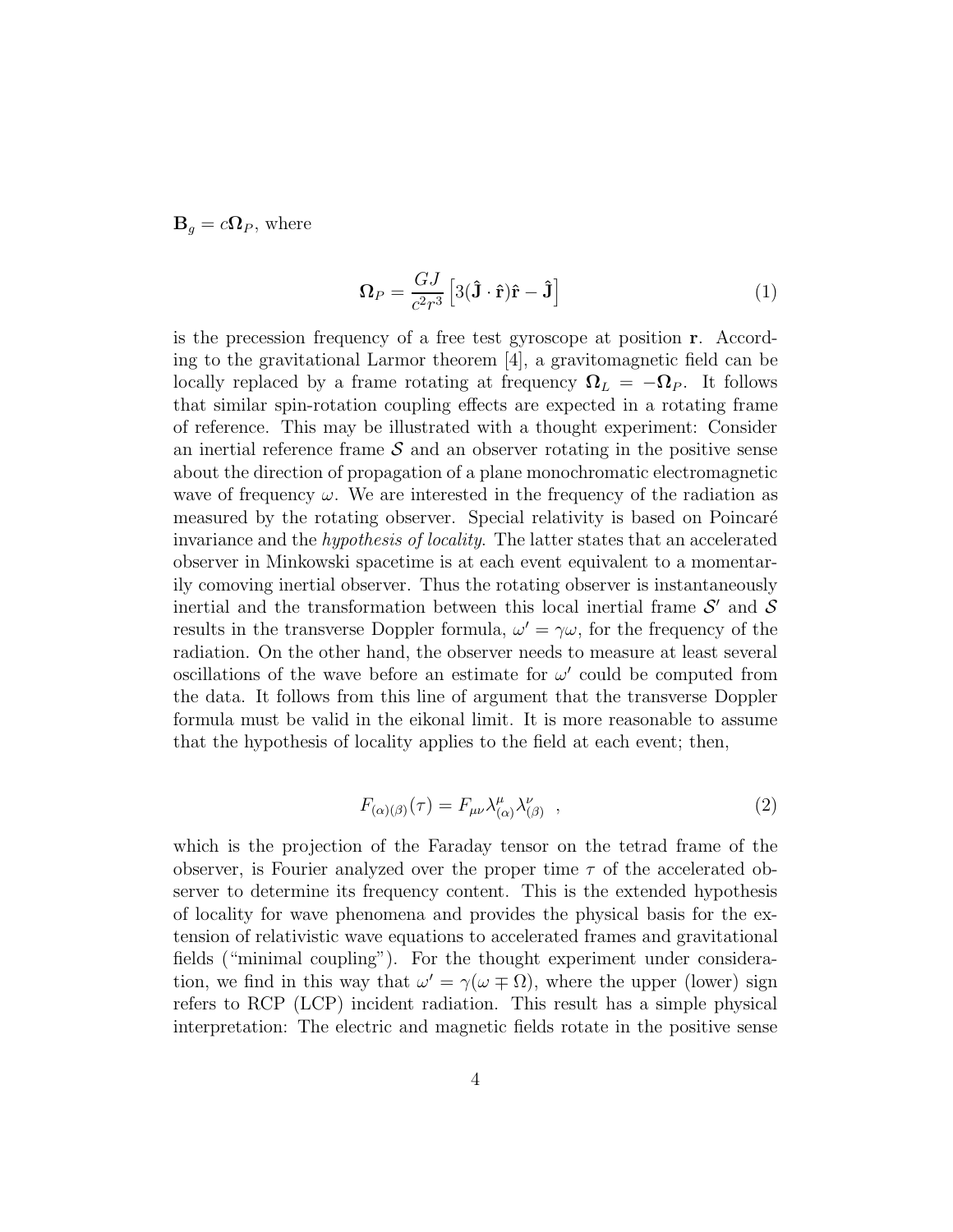with frequency  $\omega$  about the direction of propagation in a plane RCP wave; therefore, from the viewpoint of the rotating observer the radiation is also RCP but with frequency  $\omega' = \gamma(\omega - \Omega)$ . Here the Lorentz factor takes due account of time dilation. A similar argument for the LCP radiation leads to the addition of frequencies and  $\omega' = \gamma(\omega + \Omega)$ . In terms of the photon energy  $E' = \gamma (E \mp \hbar \Omega)$ , so that the helicity of the radiation couples to rotation producing an effect that goes beyond the eikonal limit. That is  $\omega' = \gamma \omega (1 \mp \lambda / \mathcal{L})$ , where  $\mathcal{L} = c / \Omega$  is the acceleration length of the observer. It is important to point out that experimental evidence for such wave effects due to helicity-rotation coupling with  $\lambda \ll \mathcal{L}$  already exists for microwaves as well as light and will be described elsewhere [8].

It is possible to show that for an arbitrary direction of incidence

$$
\omega' = \gamma(\omega - m\Omega) \quad , \tag{3}
$$

where  $m$  is a parameter characterizing the component of the total angular momentum of the radiation field along the direction of rotation ("magnetic quantum number"). For a scalar or a vector field,  $m = 0, \pm 1, \pm 2, \dots$ , while for a Dirac field  $m \nightharpoonup \frac{1}{2} = 0, \pm 1, \pm 2, \dots$ . Thus  $\omega'$  could be negative, zero or positive. In the case of a linearized gravitational radiation field, the helicityrotation coupling has interesting consequences for celestial mechanics [9].

The observational consequences of spin-rotation coupling for neutron interferometry in a rotating frame of reference have been explored in connection with the assumptions that underlie the physical interpretation of wave equations in an arbitrary frame of reference [10]. In general, the spin-rotation phase shift is smaller than the Sagnac shift [11] by roughly the ratio of the wavelength to the dimension of the interferometer.

A proper theoretical treatment of the inertial properties of a Dirac particle is due to Hehl and his collaborators [12]. This treatment has been extended in several important directions by a number of investigators [13-16]. The significance of spin-rotation coupling for atomic physics has been pointed out by Silverman [17]. Moreover, the astrophysical consequences of the helicity flip of massive neutrinos as a consequence of spin-rotation coupling have been investigated by Papini and his collaborators [18]. Bell and Leinaas [19] attempted to explain certain depolarization phenomena in circular accelerators in terms of a thermal bath caused by the centripetal acceleration of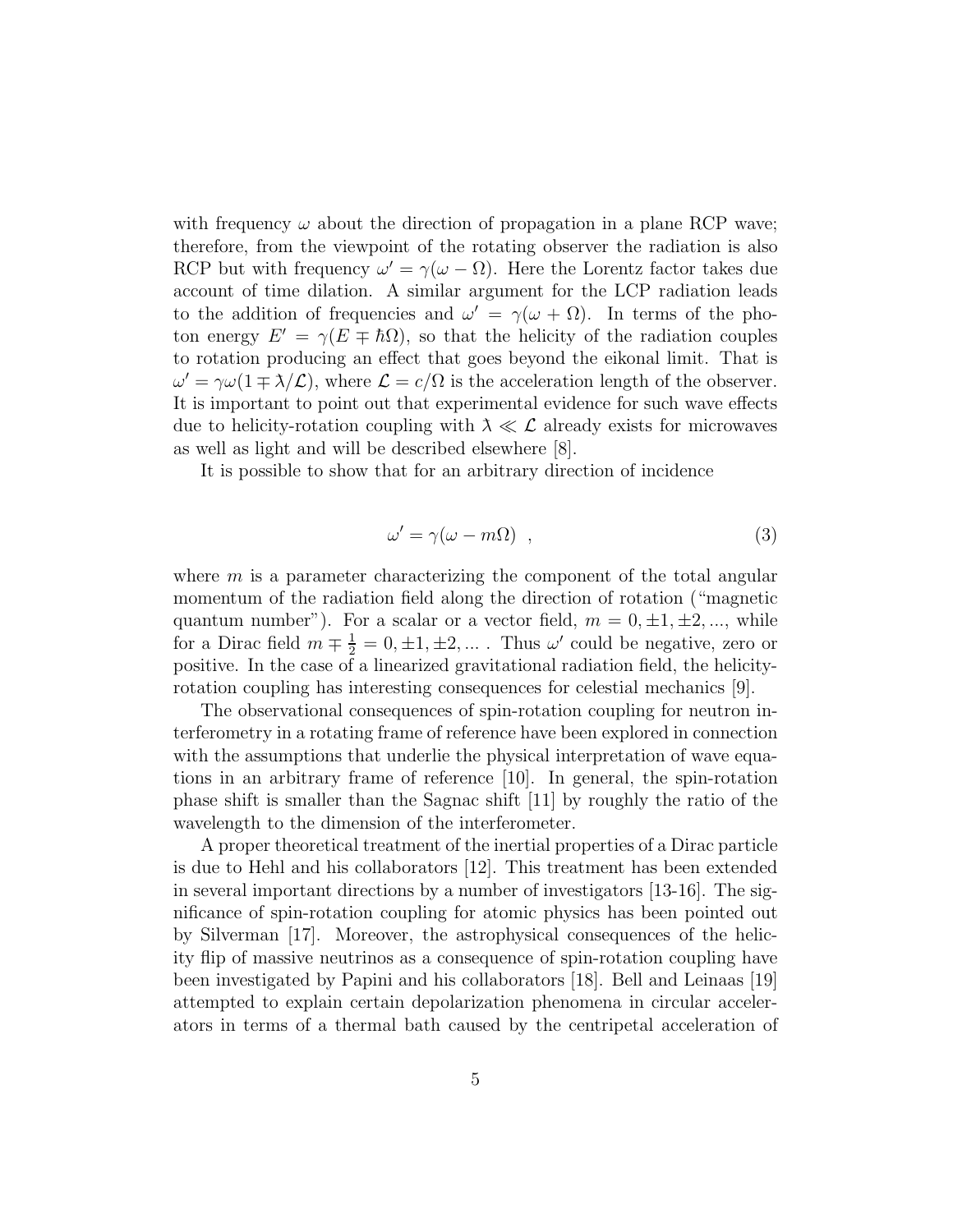the (polarized) particles involved; however, Papini *et al.* [20] have shown that the data should be interpreted instead in favor of spin-rotation coupling. In fact, there is no experimental evidence for an acceleration-induced thermal ambience at present; moreover, it does not come about in the theoretical structures discussed in this paper. To appreciate this point, imagine the energy-momentum tensor of the field as measured by an accelerated observer  $T_{(\alpha)(\beta)} = T_{\mu\nu} \lambda^{\mu}_{(\beta)}$  $_{(\alpha)}^{\mu} \lambda_{(\beta)}^{\nu}$ ; once the field is absent in the inertial frame, the energy-momentum measured by any standard device vanishes. A similar result involving the vacuum expectation value of the energy-momentum tensor is expected to hold in the quantum theory.

Direct evidence for the coupling of intrinsic spin to the rotation of the Earth has recently become available [21, 22]. In fact, according to the natural extension of general relativity under consideration here, every spin- $\frac{1}{2}$  particle in the laboratory has an additional interaction Hamiltonian

$$
H \simeq -\boldsymbol{\sigma} \cdot \boldsymbol{\Omega}_{\oplus} + \boldsymbol{\sigma} \cdot \boldsymbol{\Omega}_{P} \quad , \tag{4}
$$

where  $\hbar\Omega_{\oplus} \sim 10^{-19}$ eV and  $\hbar\Omega_P \sim 10^{-29}$ eV for the gravitomagnetic field of the Earth. The observation of the extremely small gravitomagnetic Stern-Gerlach force  $-\nabla(\boldsymbol{\sigma}\cdot\boldsymbol{\Omega}_P)$  would be of basic interest since it would demonstrate that the spin part of the gravitational acceleration is not universal: particles in different spin states fall differently in the gravitational field of the Earth. This quantum gravitational force has a classical analog in the Mathisson-Papapetrou force.

### 2. CAN LIGHT STAND STILL?

An important consequence of the general formula (3) for  $\omega'$  is that  $\omega'$  can be negative or zero. Since rotation is absolute and there is therefore an absolute distinction between the rotating observers and the inertial observers, negative  $\omega'$  cannot be excluded. A comment is in order here regarding the formal possibility of reinterpreting radiation with negative  $\omega'$  as positive frequency radiation propagating in the opposite direction. This would imply that the causal sequence of events would depend upon the motion of the observer; moreover, to keep  $\omega'$  positive in all cases one has to assume that the observer-dependent causal sequence is also dependent upon the details of the physical process under consideration. This is hardly acceptable phys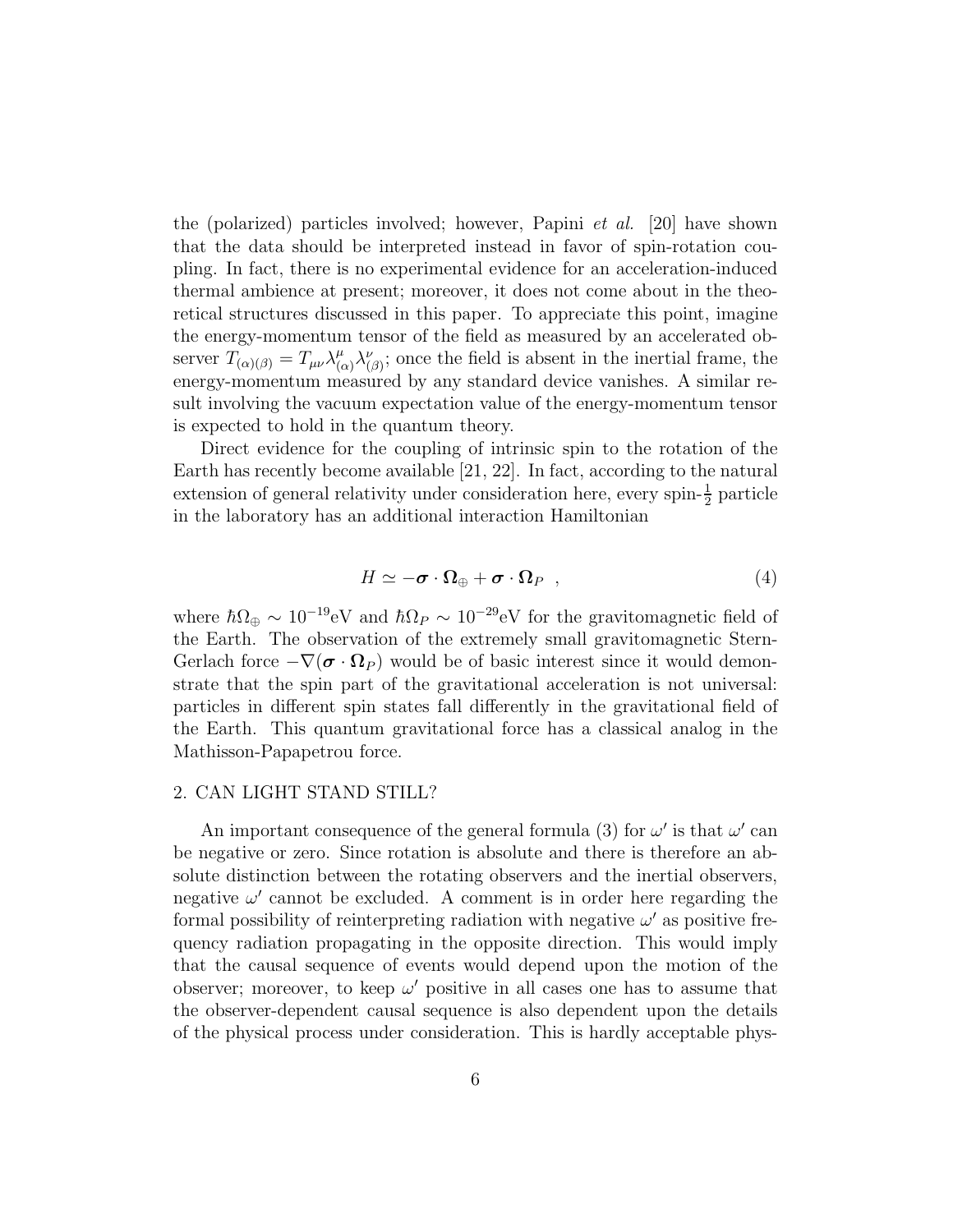ically and it appears more consistent to simply admit to the possibility of existence of negative energy states according to *noninertial* observers.

Let us next consider the possibility that  $\omega' = 0$  for  $\omega = m\Omega$  in equation (3); that is, the radiation can stand still for a rotating observer. For instance, in the thought experiment involving the uniformly rotating observer, a positive helicity wave of frequency  $\omega = \Omega$  would stand completely still due to a mere rotation of the observer. There is no experimental evidence in support of this circumstance.

It is possible to interpret the classical theory of Lorentz invariance in terms of the relative motion of the inertial particles and the absolute motion of electromagnetic waves. The motion of radiation is absolute in the sense that it is independent of any inertial observer. This basic consequence of Lorentz invariance can be generalized to all observers and raised to the status of a physical principle that would then exclude the possibility that a fundamental radiation field could stand completely still with respect to an accelerated observer [23]. It is important to describe briefly how such a physical principle would fit in with the foundations of the theory of relativity. The idea of *relativity* has to do with the possibility of changing one's standpoint for the purpose of observation. This is kinematically permissible with classical point particles, since an observer can stay at rest with a classical particle. In fact, Minkowski elevated this circumstance to the status of an axiom [24]. On the other hand, Lorentz invariance implies that an inertial observer can never stay at rest with respect to a classical electromagnetic wave. In this sense, the motion of the wave is nonrelative, i.e. *absolute*. These issues are related to an important observation due to Mach [25]: The intrinsic state of a Newtonian point particle, i.e. its mass, is not directly related to its extrinsic state  $(x, v)$  in absolute space and time. Let us note that this extrinsic state could therefore be shared by any observer, say, that would momentarily stay at rest with the particle. Extending Mach's observation to the case of an electromagnetic wave, we note that the intrinsic properties of a wave, i.e. its frequency, wavelength, amplitude and polarization, are directly related to its extrinsic state in (absolute) time and space  $\psi(t, \mathbf{x})$ . Our basic assumption then implies that this state of the wave cannot be "shared" by a local observer in the sense that regardless of its motion the observer can never stay at rest with the electromagnetic wave. The duality of classical particles and waves can thus be extended to their motion as well and our basic postulate may be stated in terms of the principle of complementarity of absolute and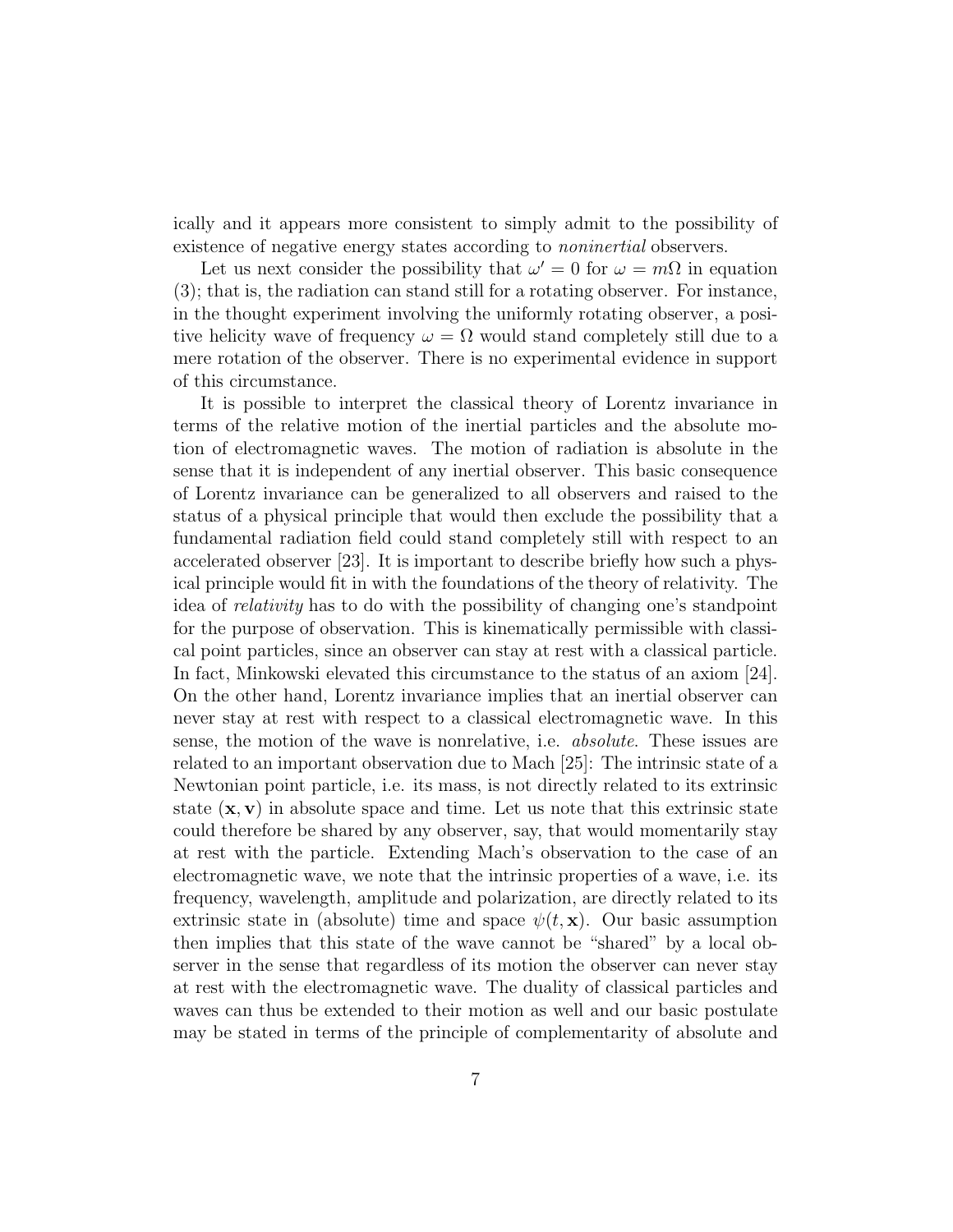relative motion [23].

To implement this physical principle, it is necessary to take a more general view of the relationship between accelerated and inertial observers. The basic laws of physics have been formulated with respect to inertial systems; therefore, accelerated observers must be linked to inertial observers and the hypothesis of locality provides the first step in this process. A more general treatment leads to the nonlocal theory of accelerated observers.

#### 3. ACCELERATED OBSERVERS AND NONLOCALITY

Let us suppose that a pulse of electromagnetic radiation is incident on an accelerated observer in Minkowski spacetime. The observer determines the field amplitude to be  $\mathcal{F}_{\alpha\beta}(\tau)$ . Let  $F'_{\alpha\beta}(\tau) = F_{(\alpha)(\beta)}(\tau)$  be the field amplitude instantaneously measured by the momentarily comoving inertial observers. The accelerated observer passes through a continuous infinity of momentarily comoving inertial observers; therefore, the most general linear relationship between  $\mathcal{F}_{\alpha\beta}$  and  $F'_{\alpha\beta}$  consistent with causality is

$$
\mathcal{F}_{\alpha\beta}(\tau) = F'_{\alpha\beta}(\tau) + \int_{\tau_0}^{\tau} \mathcal{K}_{\alpha\beta}^{\gamma\delta}(\tau, \tau') F'_{\gamma\delta}(\tau') d\tau' , \qquad (5)
$$

where  $\tau_0$  is the initial instant of accelerated motion. It is expected that the kernel  $K$  would be directly related to the acceleration of the observer and so the nonlocal part would in general be of order  $\lambda/\mathcal{L}$ , so that the hypothesis of locality would be recovered in the eikonal limit  $\lambda/\mathcal{L} \rightarrow 0$ . It is a general property of the Volterra system (5) that for continuous functions there is a unique relationship between  $\mathcal{F}_{\alpha\beta}$  and  $F_{\mu\nu}$ . The acceleration is usually assumed to be turned on at some initial time and then turned off after a finite duration of proper time in order to avoid unphysical situations such as the infinite energy required to keep a hyperbolic observer of uniform acceleration  $g$  in motion for all time. Once the acceleration is turned off, the observer measures a constant additional field that is the residue of past acceleration; in fact, such a constant memory field is always allowed since Maxwell's equations are linear partial differential equations and any solution is determined up to a constant field. For a laboratory device, the residue is canceled once the device is reset.

To determine the kernel K, it is natural to assume that K is a convolutiontype kernel depending only upon  $\tau - \tau'$ . We have seen that it is possible for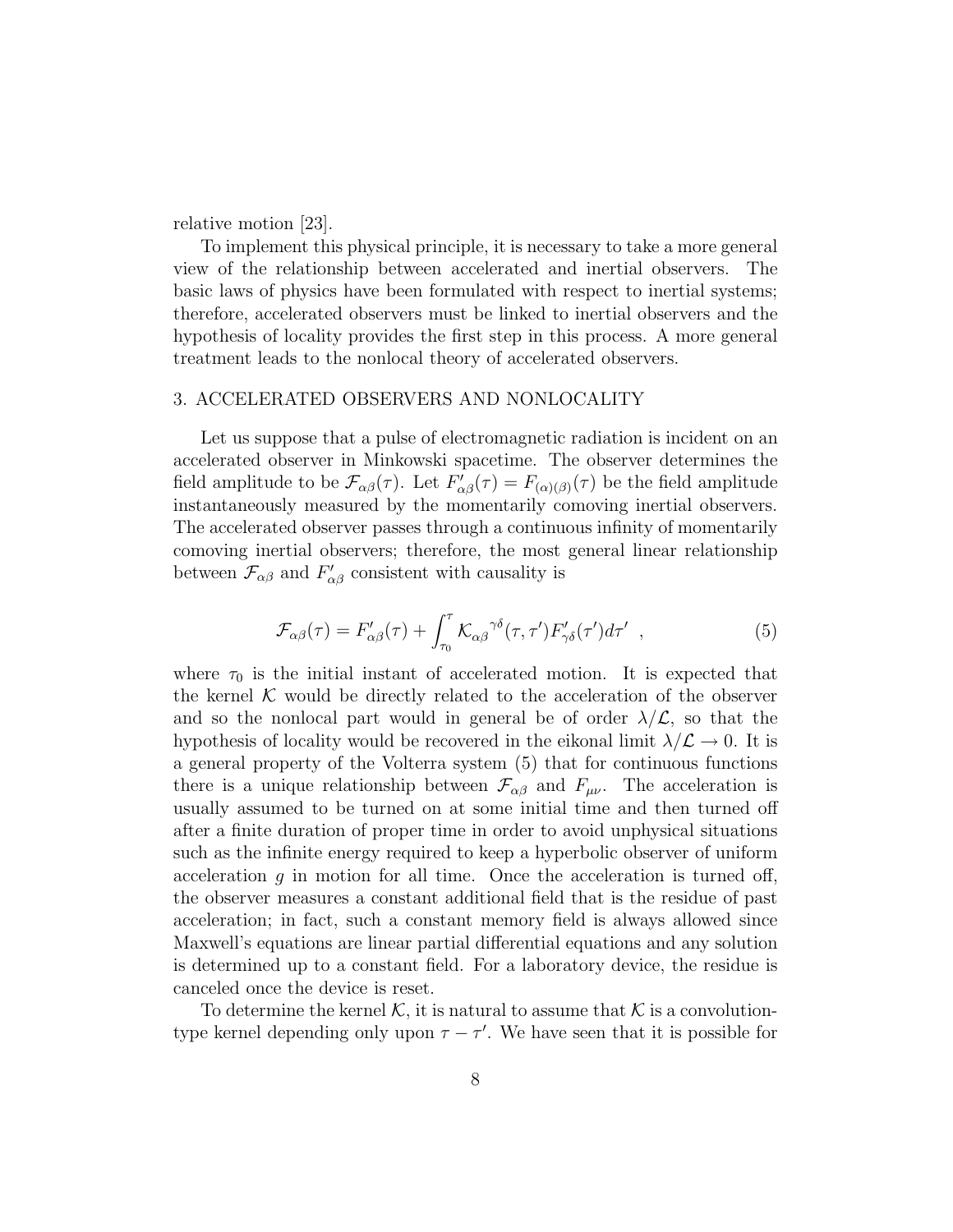$F'_{\alpha\beta}$  to become a constant under certain circumstances. According to the principle developed in the previous section, the measured field  $\mathcal{F}_{\alpha\beta}$  should never become a constant for an incident radiation field  $F_{\mu\nu}$ . To implement this idea, we recall that for inertial observers the Doppler effect implies that  $\omega' = 0$  only when  $\omega$  vanishes so that once the radiation field is constant according to one observer, then it must be constant according to all observers. Generalizing this circumstance to arbitrary accelerated observers, we conclude that if  $\mathcal{F}_{\alpha\beta}$  is constant, then  $F_{\mu\nu}$  must be constant. Following this line of thought, we write equation (2) as  $F' = \Lambda F$  and equation (5) as

$$
\mathcal{F}(\tau) = F'(\tau) + \int_{\tau_0}^{\tau} \mathcal{K}(\tau - \tau') F'(\tau') d\tau' , \qquad (6)
$$

and we find the following integral equation for the kernel K in terms of  $\Lambda(\tau)$ ,

$$
\Lambda(\tau) + \int_{\tau_0}^{\tau} \mathcal{K}(\tau - \tau') \Lambda(\tau') d\tau' = \Lambda(\tau_0) \quad . \tag{7}
$$

This equation can be solved in terms of the *resolvent kernel* R,

$$
\Lambda(\tau_0) + \int_{\tau_0}^{\tau} \mathcal{R}(\tau - \tau') \Lambda(\tau_0) d\tau' = \Lambda(\tau) , \qquad (8)
$$

which implies that

$$
\mathcal{R}(\theta) = \frac{d\Lambda(\tau_0 + \theta)}{d\theta} \Lambda^{-1}(\tau_0) \quad . \tag{9}
$$

Thus the resolvent kernel is proportional to the acceleration of the observer. The kernel  $K$  can be expressed in general in terms of an infinite series in the resolvent kernel  $\mathcal{R}$ ; equivalently,  $\mathcal{K}$  can be determined via  $\mathcal{R}$  by means of Laplace transforms. If the observer is inertial,  $\mathcal{R} = 0$  and hence  $\mathcal{K} = 0$  and the standard theory of Lorentz invariance is recovered.

Our treatment  $(6)$  -  $(9)$  is valid for any field F, though we have considered electromagnetism for the sake of concreteness. Moreover, the kernel  $K$  is in general nonzero except for constant  $\Lambda$  which is the case for a scalar (or a pseudoscalar) field. Thus a scalar field is local according to this theory.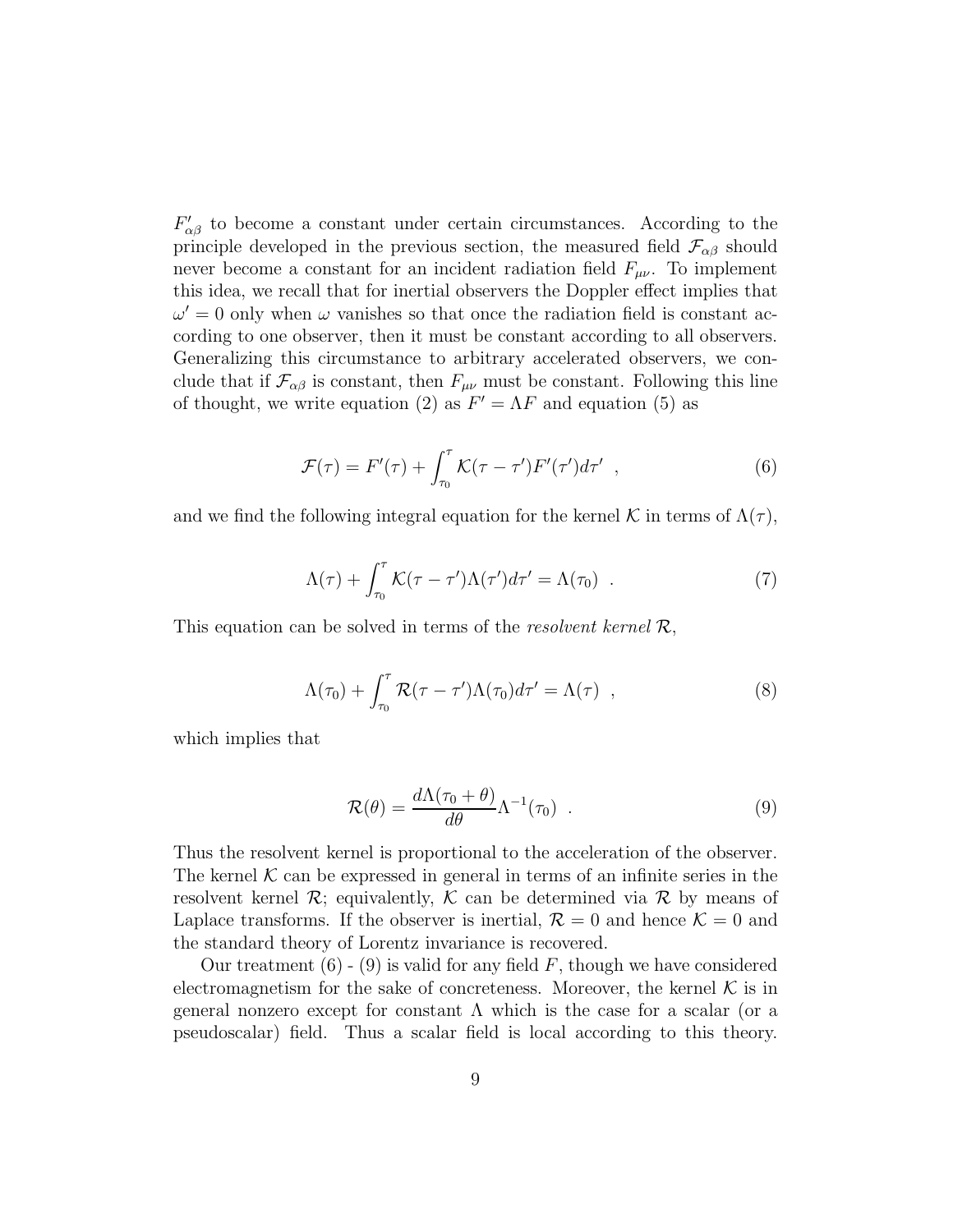Hence a fundamental scalar field can stand completely still with respect to an accelerated observer. This is contrary to the principle formulated in the previous section; therefore, a basic scalar field is excluded by the nonlocal theory [26]. It thus follows from the nonlocal theory that any scalar field found in nature must be a composite.

It is important to subject the nonlocal theory to direct experimental test. The current status of this problem is considered in the next section.

#### 4. DISCUSSION

In the thought experiment employed in section 1 to illustrate spin-rotation coupling for radiation received by a uniformly rotating observer, the nonlocal contribution to the amplitude of the measured radiation constitutes a direct test of the nonlocal theory. It turns out that for the experimentally viable case of  $\omega \gg \Omega$ , for example, there is a relative increase (decrease) in the measured amplitude by  $\Omega/\omega$  as a consequence of nonlocality for incident RCP (LCP) waves [26]. In the JWKB limit, however,  $\Omega/\omega = \lambda/\mathcal{L} \to 0$  and the result of the standard theory is recoverd, as expected. This effect may be searched for – in the rotating frame – in order to test the nonlocal theory; however, the influence of rotation on the measuring device must then be taken into account. The problems associated with the standard electrodynamics of accelerated *media* are quite nontrivial. The assumptions that are usually employed in the design of electrical equipment have been reviewed by Van Bladel [27]. It therefore appears that the proposed search for nonlocality of order  $\Omega/\omega \sim 10^{-8}$  in the rotating system would have to involve rather delicate experiments [26]. To circumvent such problems, Shoemaker [28] has proposed a test of nonlocal electrodynamics in the laboratory (i.e. inertial) frame.

In view of the above remarks, let us therefore consider the problem of testing the nonlocal theory in a different context: instead of an observer in a rotating system, let us imagine an electron in a Rydberg state of high angular momentum. In the correspondence limit, the interaction of the incident radiation field with the electron would be expected to reflect the nonlocal effect under consideration here. It is therefore interesting to search for evidence in connection with the nonlocal theory in the standard quantum treatment of atomic transitions such as the photoelectric effect. The polarization dependence of the photoelectric effect has recently received attention in connection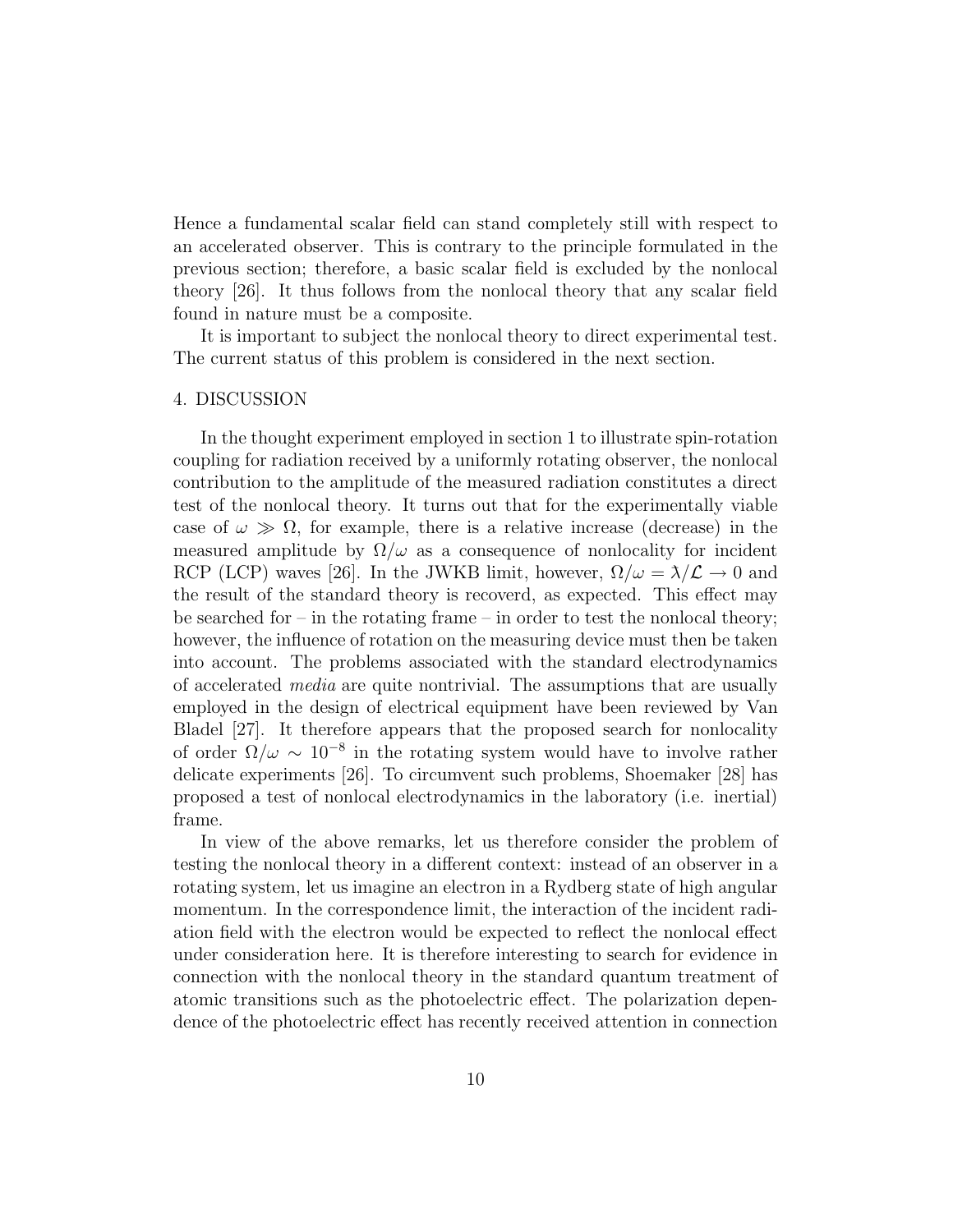with the angular distribution of the electrons that are ejected as a result of the interaction of atoms with x-rays from synchrotron light sources [29]. To test the nonlocal theory, it appears necessary to study the explicit form of the total cross section for the photo-effect in the case of incident circularly polarized radiation. In this regard, it is interesting to note that the *impulse approximation* of quantum scattering theory [30] is physically equivalent to the hypothesis of locality. Therefore, it is in general necessary to go beyond the impulse approximation and include the influence of the Coulomb interaction explicitly. These issues require further investigation.

## ACKNOWLEDGEMENT

I am grateful to S. Chu and M. Kasevich for a useful discussion.

#### REFERENCES

- 1. See, for example, de Oliveira, C. G., and Tiomno, J. (1962). *Nuovo Cimento* 24, 672; Mitskievich, N.V. (1969). *Physical Fields in General Relativity Theory* (Nauka, Moscow); Schmutzer, E. (1973). *Ann. Physik* 29, 75; Barker, B.M., and O'Connell, R.F. (1975). *Phys. Rev. D* 12, 329; Schmutzer, E., and Pleba´nski, J. (1977). *Fortschr. Phys.* 25, 37.
- 2. Einstein, A. (1955). *The Meaning of Relativity* (Princeton University Press, Princeton).
- 3. Mashhoon, B. (1987). *Phys. Lett. A* 122, 299; (1992). *ibid*. 163, 7; Beem, J. K., Ehrlich, P.E., and Easley, K. L. (1996). *Global Lorentzian Geometry*, 2nd Ed. (Dekker, New York), ch. 2.
- 4. Mashhoon, B. (1973). *Phys. Rev. D* 7, 2807; (1974). *ibid* 10, 1059; (1974). *Nature* 250, 316; (1975). *Phys. Rev. D* 11, 2679; (1993). *Phys. Lett. A* 173, 347.
- 5. Harwit, M., *et al.* (1974). *Nature* 249, 230; Dennison, B., Dickey, J., and Jauncey, D. (1976). *Nature* 263, 666; Dennison, B., *et al.* (1978). *Nature* 273, 33.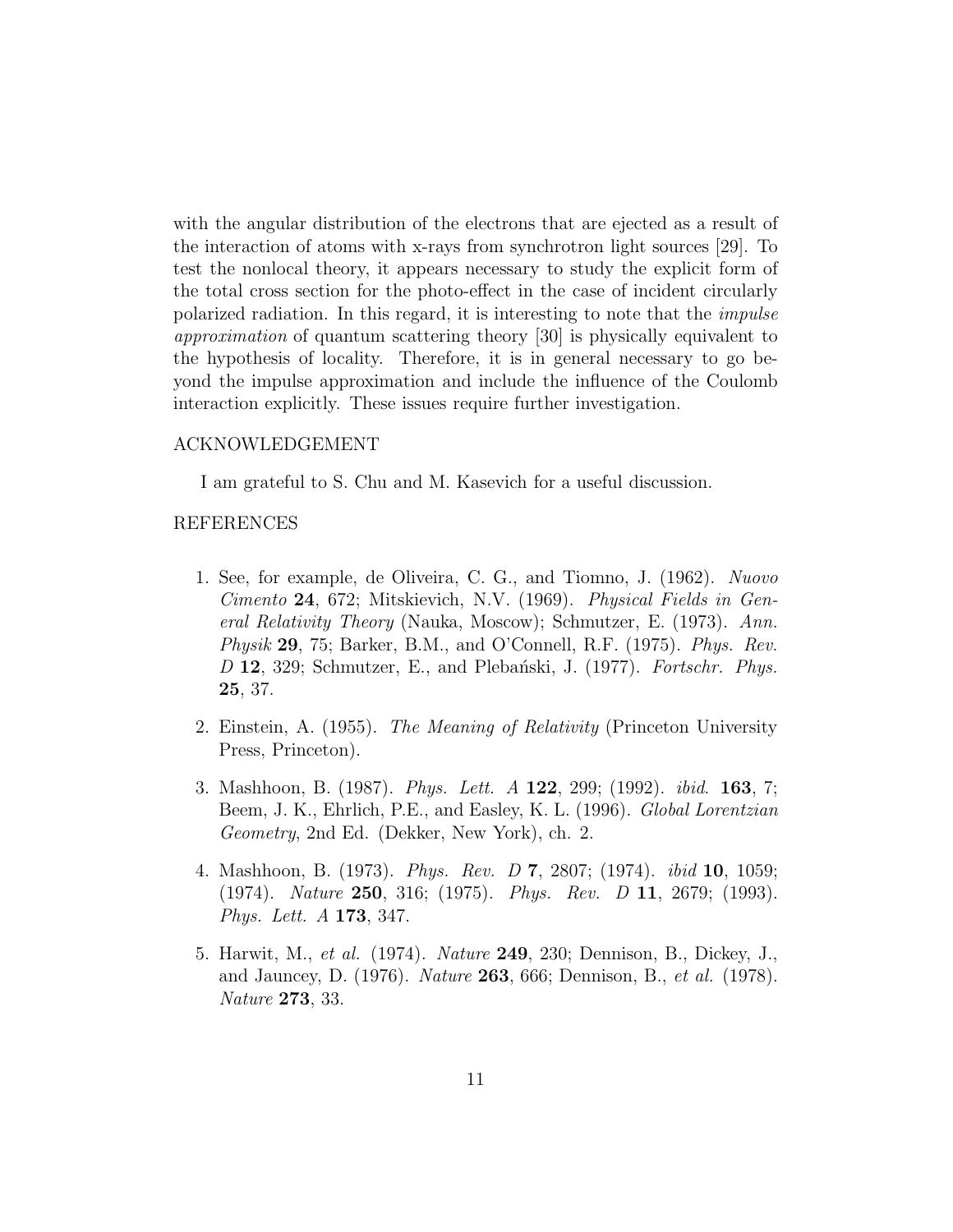- 6. Damour, T., and Ruffini, R. (1974). *C. R. Acad. Sci. A* 279, 971; Feng, L. L., and Lu, T. (1991). *Class. Quantum Grav.* 8, 851.
- 7. Zannias, T. (1996). UNAM report; Bogdanov, M. B., Cherepashchuk, A. M., Sazhin, M. V. (1996). *Astrophys. Space Sci.* 235, 219.
- 8. Mashhoon, B., Neutze, R., and Hannam, M., to be published.
- 9. Mashhoon, B. (1993). *Quantum Gravity and Beyond*, edited by Mansouri, F., and Scanio, J. (World Scientific, Singapore), p. 257; Chicone, C., Mashhoon, B., and Retzloff, D. G. (1996). *J. Math. Phys.* 37, 3997.
- 10. Stedman, G. E. (1985). *Contemp. Phys.* 26, 311; Anderson, R., Bilger, H. R., and Stedman, G. E. (1994). *Am. J. Phys.* 62, 975.
- 11. Mashhoon, B. (1988). *Phys. Rev. Lett.* 61, 2639; (1992). *ibid.* 68, 3812.
- 12. Hehl, F. W., and Ni, W. T. (1990). *Phys. Rev. D* 42, 2045; Hehl, F. W., Lemke, J., and Mielke, E. W. (1991). *Geometry and Theoretical Physics*, edited by Debrus, J., and Hirshfeld, A. C. (Springer, Berlin), p. 56; Audretsch, J., Hehl, F. W., and Lämmerzahl, C. (1992). *Relativistic Gravity Research*, edited by Ehlers, J., and Schäfer, G. (Springer, Berlin), p. 368.
- 13. Huang, J. (1994). *Ann. Physik* 3, 53.
- 14. Soares, I.D., and Tiomno, J. (1996). *Phys. Rev. D* 54, 2808.
- 15. Singh, P., and Ryder, L. H. (1997). *Class. Quantum Grav.* 14, 3513.
- 16. Ryder, L. H. (1998). *J. Phys. A: Math. Gen.*, in press.
- 17. Silverman, M. P. (1991). *Phys. Lett. A* 152, 133; (1992). *Nuovo Cimento D* 14, 857.
- 18. Cai, Y. Q., and Papini, G. (1991). *Phys. Rev. Lett.* 66, 1259; (1992). *ibid.* 68, 3811.
- 19. Bell, J. S., and Leinaas, J. (1983). *Nucl. Phys. B* 212, 131; (1987). *ibid.* 284, 488.